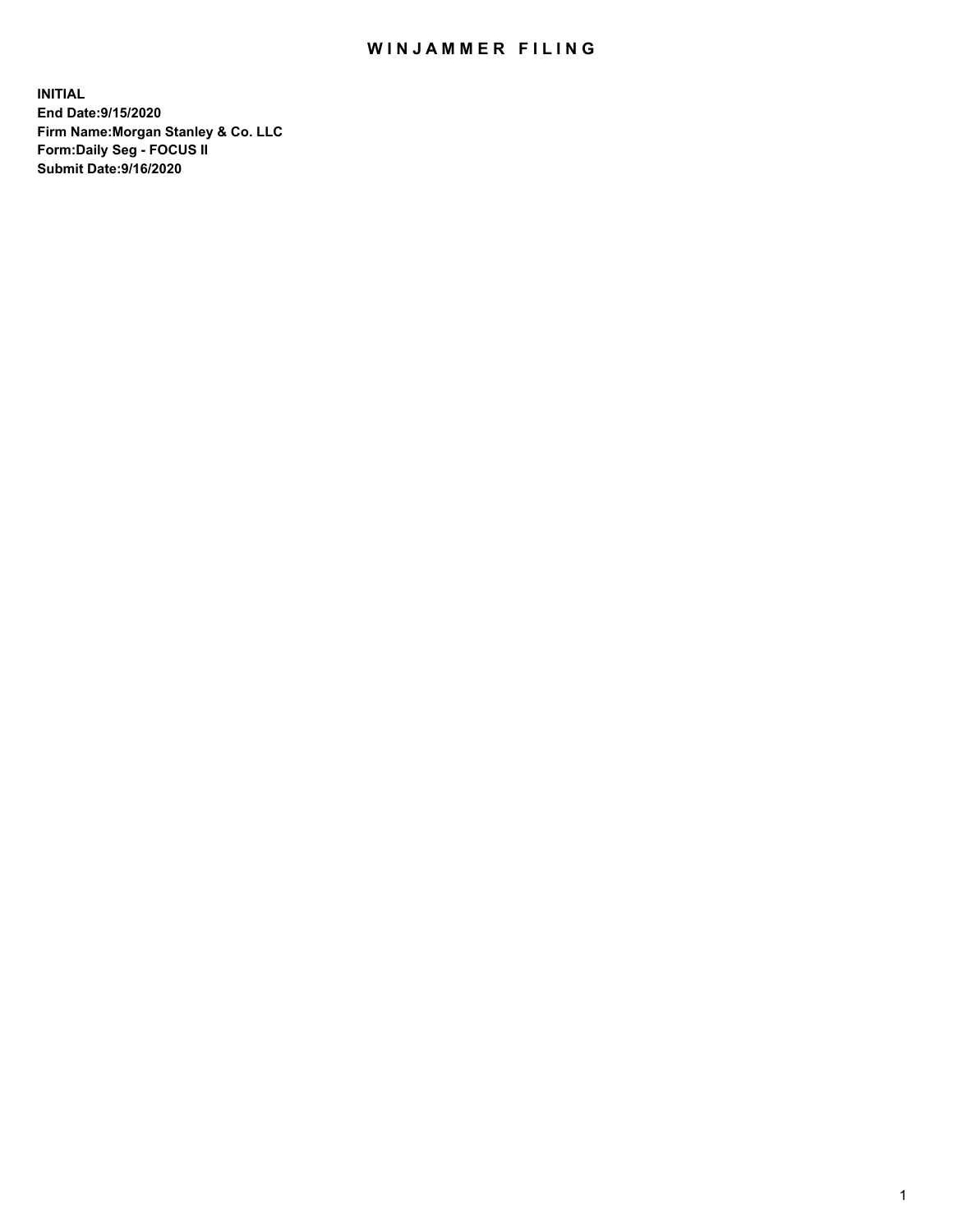**INITIAL End Date:9/15/2020 Firm Name:Morgan Stanley & Co. LLC Form:Daily Seg - FOCUS II Submit Date:9/16/2020 Daily Segregation - Cover Page**

| Name of Company                                                                                                                                                                                                                                                                                                                | Morgan Stanley & Co. LLC                               |
|--------------------------------------------------------------------------------------------------------------------------------------------------------------------------------------------------------------------------------------------------------------------------------------------------------------------------------|--------------------------------------------------------|
| <b>Contact Name</b>                                                                                                                                                                                                                                                                                                            | <b>Ikram Shah</b>                                      |
| <b>Contact Phone Number</b>                                                                                                                                                                                                                                                                                                    | 212-276-0963                                           |
| <b>Contact Email Address</b>                                                                                                                                                                                                                                                                                                   | Ikram.shah@morganstanley.com                           |
| FCM's Customer Segregated Funds Residual Interest Target (choose one):<br>a. Minimum dollar amount: ; or<br>b. Minimum percentage of customer segregated funds required:% ; or<br>c. Dollar amount range between: and; or<br>d. Percentage range of customer segregated funds required between: % and %.                       | 235,000,000<br><u>0</u><br>00<br>0 <sub>0</sub>        |
| FCM's Customer Secured Amount Funds Residual Interest Target (choose one):<br>a. Minimum dollar amount: ; or<br>b. Minimum percentage of customer secured funds required:% ; or<br>c. Dollar amount range between: and; or<br>d. Percentage range of customer secured funds required between:% and%.                           | 140,000,000<br><u>0</u><br><u>00</u><br>0 <sub>0</sub> |
| FCM's Cleared Swaps Customer Collateral Residual Interest Target (choose one):<br>a. Minimum dollar amount: ; or<br>b. Minimum percentage of cleared swaps customer collateral required:% ; or<br>c. Dollar amount range between: and; or<br>d. Percentage range of cleared swaps customer collateral required between:% and%. | 92,000,000<br><u>0</u><br><u>00</u><br>00              |

Attach supporting documents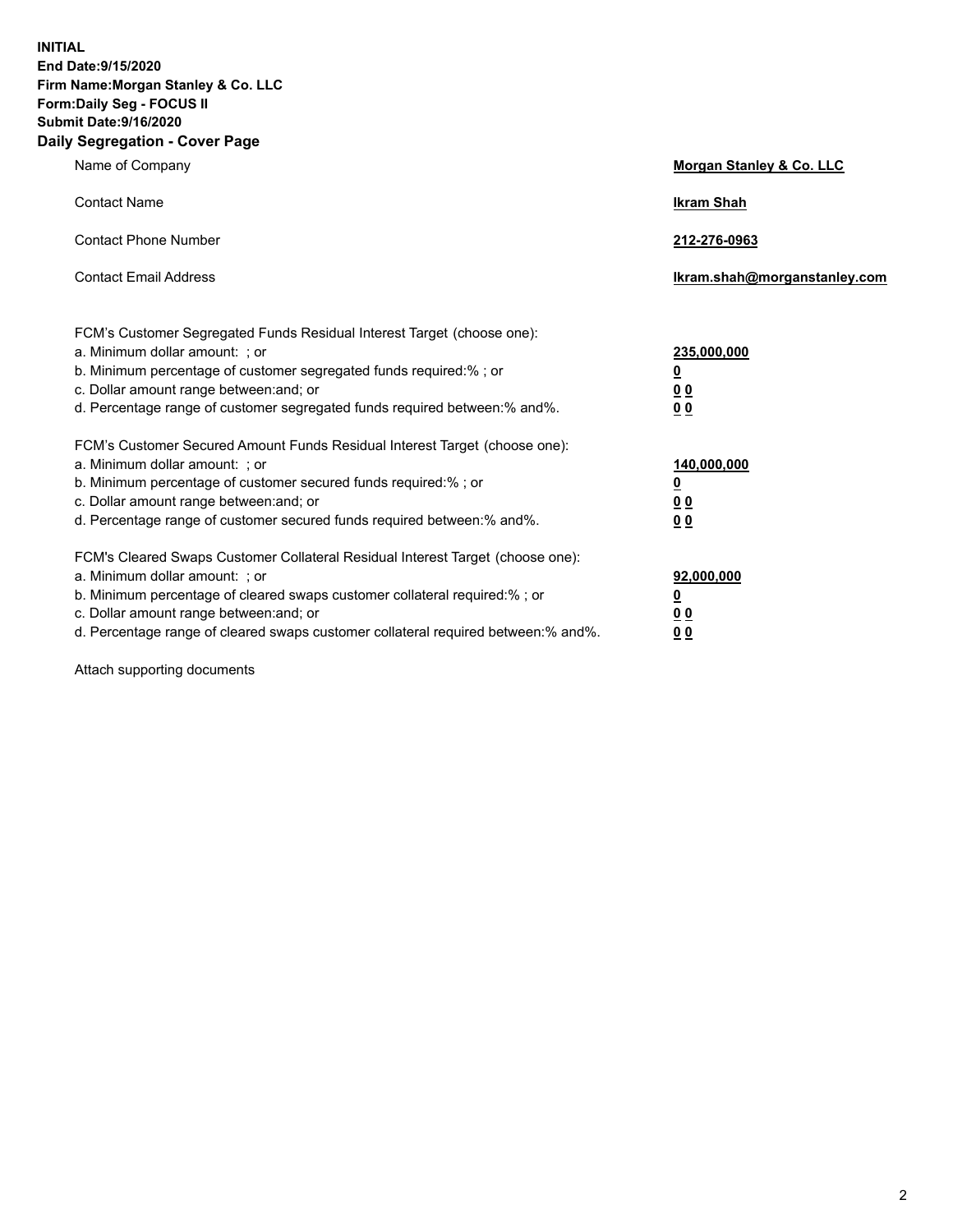| <b>INITIAL</b> | End Date: 9/15/2020<br>Firm Name: Morgan Stanley & Co. LLC<br>Form: Daily Seg - FOCUS II<br><b>Submit Date: 9/16/2020</b><br><b>Daily Segregation - Secured Amounts</b> |                                                                |
|----------------|-------------------------------------------------------------------------------------------------------------------------------------------------------------------------|----------------------------------------------------------------|
|                | Foreign Futures and Foreign Options Secured Amounts                                                                                                                     |                                                                |
|                | Amount required to be set aside pursuant to law, rule or regulation of a foreign<br>government or a rule of a self-regulatory organization authorized thereunder        | $0$ [7305]                                                     |
| 1.             | Net ledger balance - Foreign Futures and Foreign Option Trading - All Customers<br>A. Cash                                                                              | 4,232,106,701 [7315]                                           |
|                | B. Securities (at market)                                                                                                                                               | 2,902,008,602 [7317]                                           |
| 2.<br>3.       | Net unrealized profit (loss) in open futures contracts traded on a foreign board of trade<br>Exchange traded options                                                    | 584,748,047 [7325]                                             |
|                | a. Market value of open option contracts purchased on a foreign board of trade                                                                                          | 12,244,035 [7335]                                              |
|                | b. Market value of open contracts granted (sold) on a foreign board of trade                                                                                            | -20,547,905 [7337]                                             |
| 4.             | Net equity (deficit) (add lines 1.2. and 3.)                                                                                                                            | 7,710,559,480 [7345]                                           |
| 5.             | Account liquidating to a deficit and account with a debit balances - gross amount<br>Less: amount offset by customer owned securities                                   | 33,916,448 [7351]<br>-32,774,848 [7352] 1,141,600<br>[7354]    |
| 6.             | Amount required to be set aside as the secured amount - Net Liquidating Equity<br>Method (add lines 4 and 5)                                                            | 7,711,701,080 [7355]                                           |
| 7.             | Greater of amount required to be set aside pursuant to foreign jurisdiction (above) or line<br>6.                                                                       | 7,711,701,080 [7360]                                           |
|                | FUNDS DEPOSITED IN SEPARATE REGULATION 30.7 ACCOUNTS                                                                                                                    |                                                                |
| 1.             | Cash in banks                                                                                                                                                           |                                                                |
|                | A. Banks located in the United States<br>B. Other banks qualified under Regulation 30.7                                                                                 | 293,097,423 [7500]<br>683,403,133 [7520] 976,500,556<br>[7530] |
| 2.             | Securities                                                                                                                                                              |                                                                |
|                | A. In safekeeping with banks located in the United States                                                                                                               | 506,397,190 [7540]                                             |
|                | B. In safekeeping with other banks qualified under Regulation 30.7                                                                                                      | 0 [7560] 506,397,190 [7570]                                    |
| 3.             | Equities with registered futures commission merchants                                                                                                                   |                                                                |
|                | A. Cash                                                                                                                                                                 | 26,085,932 [7580]                                              |
|                | <b>B.</b> Securities                                                                                                                                                    | $0$ [7590]                                                     |
|                | C. Unrealized gain (loss) on open futures contracts                                                                                                                     | 2,295,406 [7600]                                               |
|                | D. Value of long option contracts                                                                                                                                       | $0$ [7610]                                                     |
| 4.             | E. Value of short option contracts<br>Amounts held by clearing organizations of foreign boards of trade                                                                 | 0 [7615] 28,381,338 [7620]                                     |
|                | A. Cash                                                                                                                                                                 | $0$ [7640]                                                     |
|                | <b>B.</b> Securities                                                                                                                                                    | $0$ [7650]                                                     |
|                | C. Amount due to (from) clearing organization - daily variation                                                                                                         | $0$ [7660]                                                     |
|                | D. Value of long option contracts                                                                                                                                       | $0$ [7670]                                                     |
|                | E. Value of short option contracts                                                                                                                                      | 0 [7675] 0 [7680]                                              |
| 5.             | Amounts held by members of foreign boards of trade                                                                                                                      |                                                                |
|                | A. Cash                                                                                                                                                                 | 3,447,236,790 [7700]                                           |
|                | <b>B.</b> Securities                                                                                                                                                    | 2,395,611,412 [7710]                                           |
|                | C. Unrealized gain (loss) on open futures contracts                                                                                                                     | 582,452,641 [7720]                                             |
|                | D. Value of long option contracts                                                                                                                                       | 12,244,035 [7730]                                              |
|                | E. Value of short option contracts                                                                                                                                      | -20,547,905 [7735] 6,416,996,973<br>[7740]                     |
| 6.             | Amounts with other depositories designated by a foreign board of trade                                                                                                  | $0$ [7760]                                                     |
| 7.             | Segregated funds on hand                                                                                                                                                | $0$ [7765]                                                     |
| 8.<br>9.       | Total funds in separate section 30.7 accounts<br>Excess (deficiency) Set Aside for Secured Amount (subtract line 7 Secured Statement                                    | 7,928,276,057 [7770]                                           |
|                | Page 1 from Line 8)                                                                                                                                                     | 216,574,977 [7380]                                             |

- 10. Management Target Amount for Excess funds in separate section 30.7 accounts **140,000,000** [7780]
- 11. Excess (deficiency) funds in separate 30.7 accounts over (under) Management Target **76,574,977** [7785]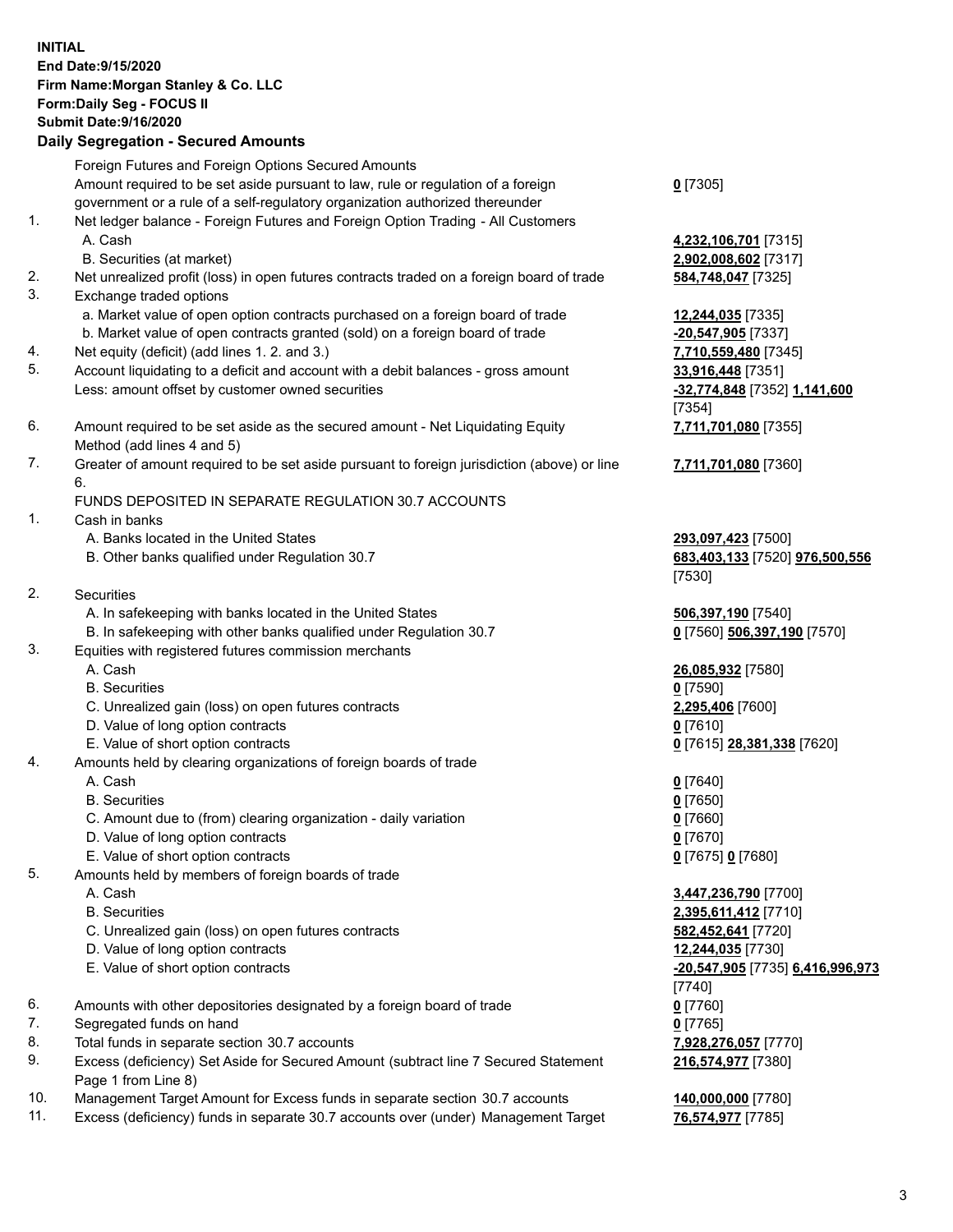**INITIAL End Date:9/15/2020 Firm Name:Morgan Stanley & Co. LLC Form:Daily Seg - FOCUS II Submit Date:9/16/2020 Daily Segregation - Segregation Statement** SEGREGATION REQUIREMENTS(Section 4d(2) of the CEAct) 1. Net ledger balance A. Cash **15,435,704,515** [7010] B. Securities (at market) **8,736,805,099** [7020] 2. Net unrealized profit (loss) in open futures contracts traded on a contract market **1,255,362,462** [7030] 3. Exchange traded options A. Add market value of open option contracts purchased on a contract market **458,997,898** [7032] B. Deduct market value of open option contracts granted (sold) on a contract market **-377,617,189** [7033] 4. Net equity (deficit) (add lines 1, 2 and 3) **25,509,252,785** [7040] 5. Accounts liquidating to a deficit and accounts with debit balances - gross amount **151,743,759** [7045] Less: amount offset by customer securities **-149,470,952** [7047] **2,272,807** [7050] 6. Amount required to be segregated (add lines 4 and 5) **25,511,525,592** [7060] FUNDS IN SEGREGATED ACCOUNTS 7. Deposited in segregated funds bank accounts A. Cash **3,945,597,042** [7070] B. Securities representing investments of customers' funds (at market) **0** [7080] C. Securities held for particular customers or option customers in lieu of cash (at market) **1,058,794,248** [7090] 8. Margins on deposit with derivatives clearing organizations of contract markets A. Cash **12,963,452,692** [7100] B. Securities representing investments of customers' funds (at market) **0** [7110] C. Securities held for particular customers or option customers in lieu of cash (at market) **7,678,010,851** [7120] 9. Net settlement from (to) derivatives clearing organizations of contract markets **162,141,786** [7130] 10. Exchange traded options A. Value of open long option contracts **458,997,898** [7132] B. Value of open short option contracts **-377,617,189** [7133] 11. Net equities with other FCMs A. Net liquidating equity **7,541,646** [7140] B. Securities representing investments of customers' funds (at market) **0** [7160] C. Securities held for particular customers or option customers in lieu of cash (at market) **0** [7170] 12. Segregated funds on hand **0** [7150] 13. Total amount in segregation (add lines 7 through 12) **25,896,918,974** [7180] 14. Excess (deficiency) funds in segregation (subtract line 6 from line 13) **385,393,382** [7190] 15. Management Target Amount for Excess funds in segregation **235,000,000** [7194]

16. Excess (deficiency) funds in segregation over (under) Management Target Amount Excess

**150,393,382** [7198]